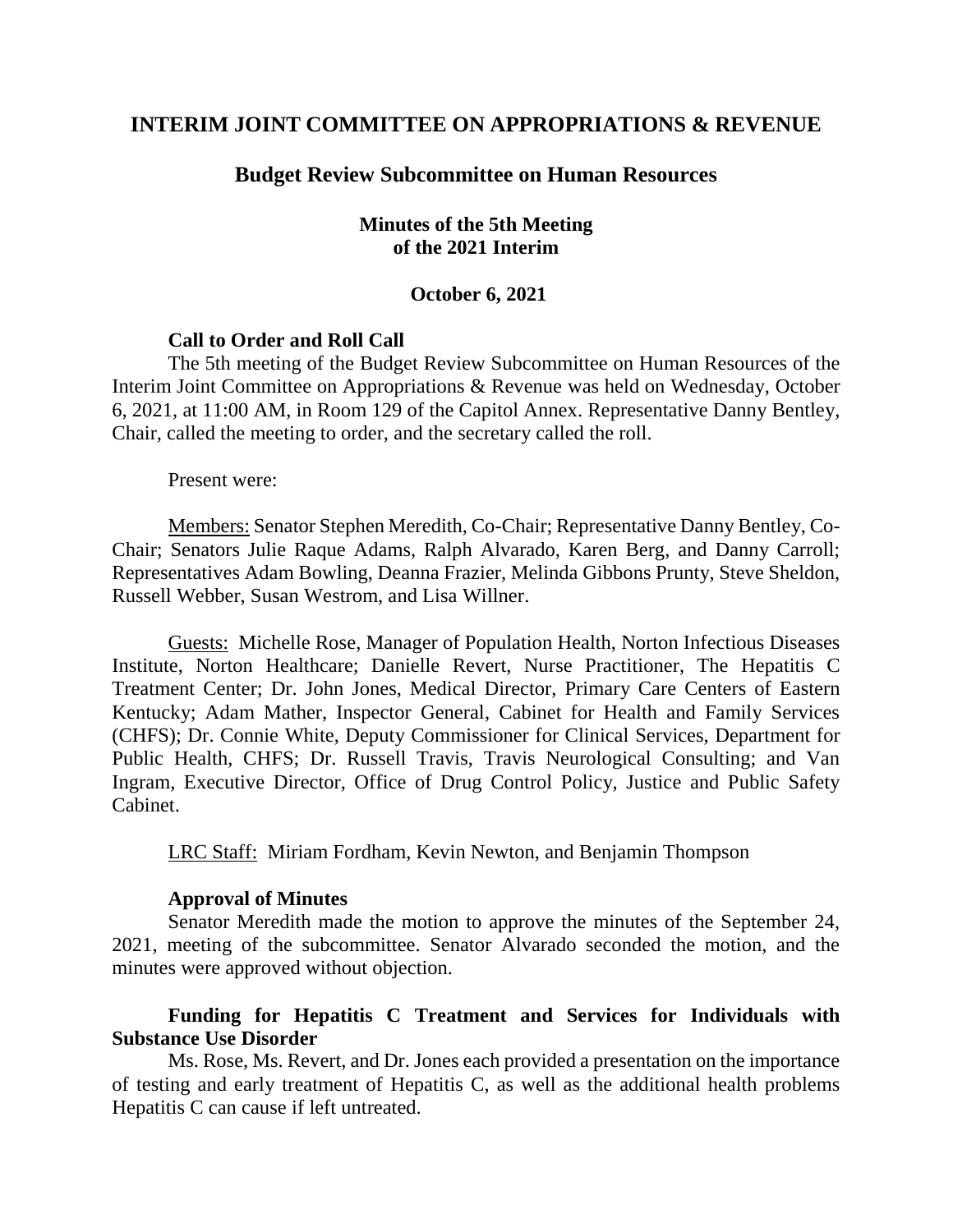In response to a question from Representative Frazier, Ms. Rose stated that a modeling study estimated that roughly forty four thousand people may be Hepatitis C positive in Kentucky. Ms. Revert noted that Hepatitis C populations are generally hard to accurately assess.

In response to questions from Senator Berg, Ms. Revert confirmed that someone cured of Hepatitis C could become reinfected, as humans do not develop immunity to Hepatitis C. Ms. Revert noted that the cost of Hepatitis C treatment has dropped roughly seventy eight percent in the last few years.

In response to a question from Senator Alvarado, Ms. Rose stated that women typically are introduced to intravenous drug use through their partners. Ms. Rose noted that those in the zero to nine year age range with a dual diagnosis of Hepatitis C and opioid dependency are infants born with neonatal abstinence syndrome.

In response to a question from Representative Webber, Ms. Revert said that there would be high human and financial costs if Kentucky doesn't get more aggressive in combating Hepatitis C.

In response to a question from Senator Berg, Ms. Rose noted that the cost of Hepatitis C screening varies, but that the average is roughly sixty four dollars per test.

### **Update on Funding for the Kentucky All Schedule Prescription Electronic Reporting (KASPER) System and Request for Proposal Process**

Mr. Mather, Dr. White, Dr. Travis, and Mr. Ingram provided information regarding the funding for and necessity of the KASPER system.

In response to questions from Senator Berg, Dr. Travis confirmed that KASPER can be used to identify over prescribers. Dr. Travis noted that the Kentucky Board of Medical Licensure has six investigators who work to investigate suspected over prescribers. Dr. Travis noted that the Kentucky Board of Medical Licensure has no oversight of nurse practitioners.

In response to questions from Senator Meredith, Mr. Mather noted that the Cabinet for Health and Family Services cannot speak on requests for proposal that are still in the negotiation phase.

In response to a question from Senator Adams, Mr. Mather noted that the dispensing pharmacist enters the data into KASPER. Dr. Travis stated that prescribing doctors have to report to KASPER within twenty-four hours of prescribing.

Committee meeting materials may be accessed online at https://apps.legislature.ky.gov/CommitteeDocuments/12